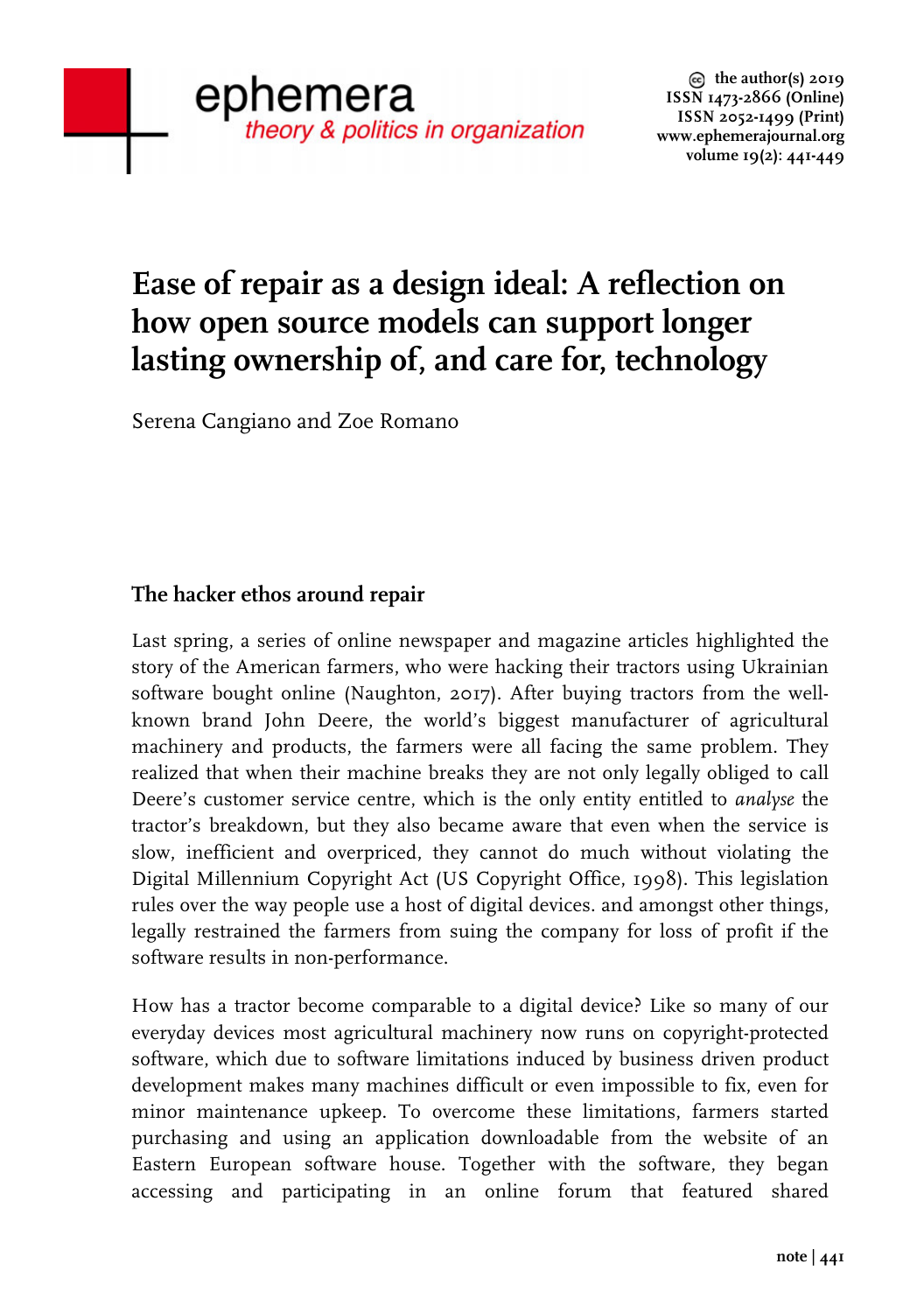specifications, thereby allowing them to acquire the knowledge needed to perform 'unauthorized' fixes. The same farmers became allies with independent repair shops and together collaborated in lobbying hardware manufacturers, aiming to force them to drop software-based monopolies and make diagnostic tools available to a wider range of people, like owners and local shops.

In this case, hacking practices overlap with the realm of piracy practices, where there is no empowerment of the user but rather an induced condition resulting in the temporary resolution of a problem. Piracy becomes the only way to fix the inefficiency of a business model, and to balance the relation between those who produce goods and those who buy and use them. While piracy at least offers one solution, at the same time *it prevents the possibility of redefining the very concept of product ownership because it lacks a legal framework*. In this context, ownership is something people need to fight against in order to get *'it'* back for themselves. This is in contrast to the context of open source product development, discussed below, where openness and user-ownership is inscribed in the DNA of the product.

This battle over property has just started. On one side there are 'prosumers' associations, blue-collar Republicans, hackers, makers, activists all reclaiming their rights to modify the things they paid for and, on the other, big opponents like Apple, GM and manufacturers like Deere accusing them of pirating. Some successes in this property battle are being won, for example in 2014 the 'Right to Repair' movement made progress when the Massachusetts Right to Repair Initiative (Noonan, 2017) passed in the state's 2012 general election with 86% voter support and was later brought to the signature of a Memorandum of Understanding based on this law. This particular law commits vehicle manufacturers to meet the requirements of the Massachusetts law in all fifty states, requiring amongst other things all vehicle owners to have access to the diagnostic and repair information made available to the manufactures and also to authorized repair facilities.

It is interesting to note that the idea of 'hacker ethics' came to life in the same State of the first Right to Repair law – Massachusetts – as journalist Steven Levy sets out in his 1984 book *Hackers: Heroes of the Computer Revolution.* Levy describes the scene around Massachusetts Institute of Technology since the 1950s as one that fosters the belief that information-sharing is a powerful positive good, and that it is an ethical duty of hackers to share their expertise, facilitating access to information and to computing resources wherever possible, especially by writing open-source code.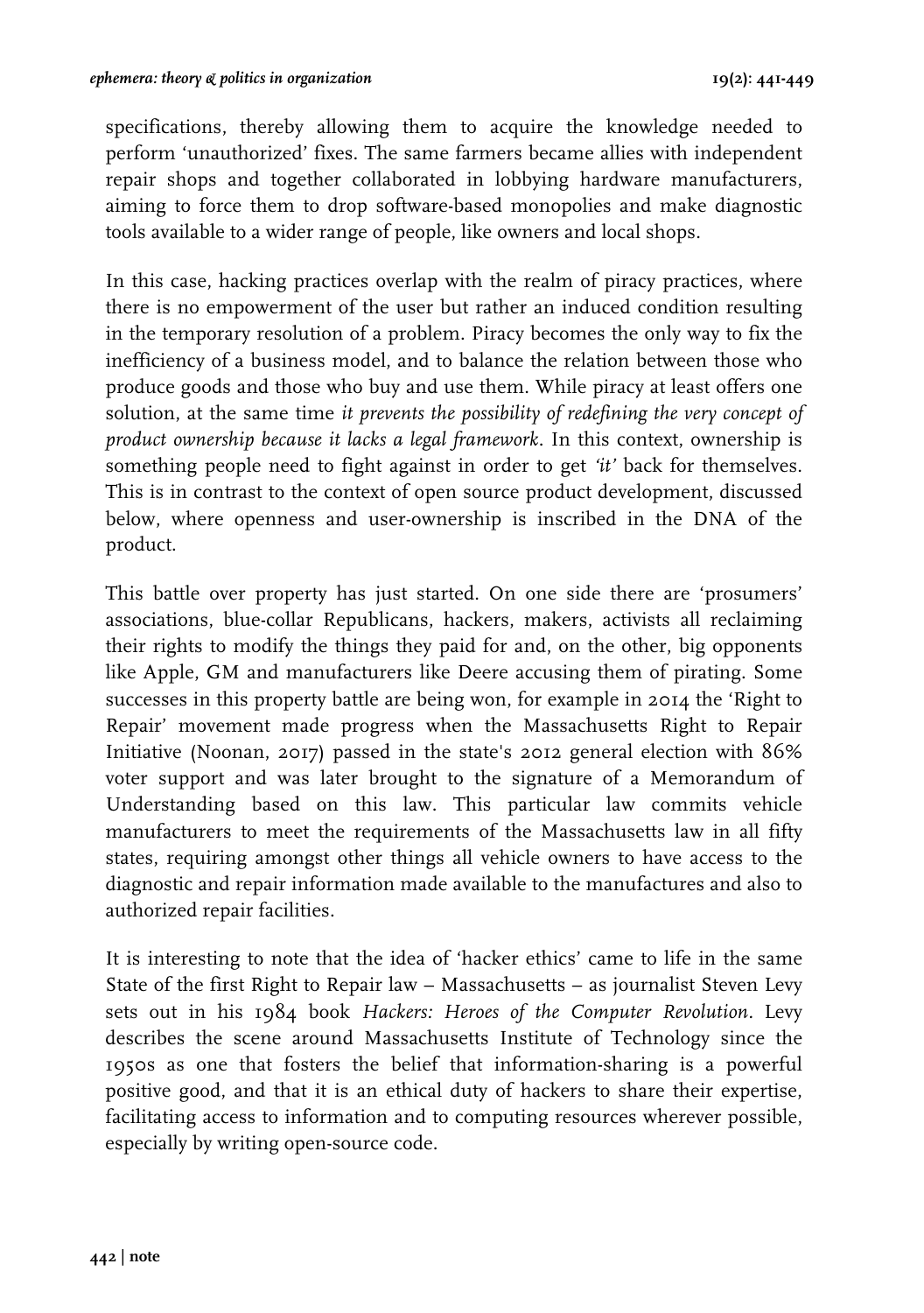Renovating the right to repair is a relevant topic in United States today and while it finds its roots in the hacker ethos and also in a sort of traditional tinkering attitude as a means of self-expression, it finally is a constitutive part of the genesis of social communities that gather around diverse practices, from car fixing to HAM radios making, from bicycles hacks to furniture manufacturing.

## **From do-it-yourself to do-it-together: The maker movement view on repairing**

The maker movement can be seen as a novel global community that pays attention to the need of repairing technological products. It is doing so because it sits with the wider aims of lowering the barriers to technology to a wider public, from kids to elderly people, and of supporting open source design mottos such as 'If you can't open it, you don't own it' (van Abel, 2012). Since the first half of the '00s, the concept of 'maker' and 'maker movement' was inspired by the European hacker community, which gathered around the Chaos Computer Club in Germany in the 1990s and various hacker spaces in Europe. Yet unlike other hacker communities in Europe – that also differ from each other in both approach and general mission (Alberts and Oldenziel, 2014) – the maker movement is a global community that focuses on the development of new attitudes towards making things that is more based on sharing enabled by the internet and hardware.

In the same period, Dale Dougherty – co-founder of O'Reilly Media – was planning to start a new magazine: initially titled 'Hack', his daughter suggested the name 'Make', now adopted, for its connotations as a positive action and with the idea that everyone can and might like to make stuff (Corcocan, 2016). Until today Make magazine features dozens of DIY technology projects and promotes a series of local community events called 'Maker Faires'. The magazine is also a cultural reference in that it contributes to discussions about bottom-up and open approaches to technology. In 2005, Make magazine published a list of '17 commandments' that manufacturers should follow in order to make their products repairable and/or hackable under the title of a 'Maker's Bill of Rights'<sup>I</sup>.

 'Meaningful and specific parts lists shall be included; Cases shall be easy to open; Batteries shall be replaceable; Special tools are allowed only for darn good reasons; Profiting by selling expensive special tools is wrong, and not making special tools available is even worse; Torx is OK; tamper proof is rarely OK; Components, not entire subassemblies, shall be replaceable; Consumables, like fuses and filters, shall be easy to access; Circuit boards shall be commented; Power from USB is good; power from proprietary power adapters is bad; Standard connectors shall have pinouts defined. If it snaps shut, it shall snap open; Screws better than glues; Docs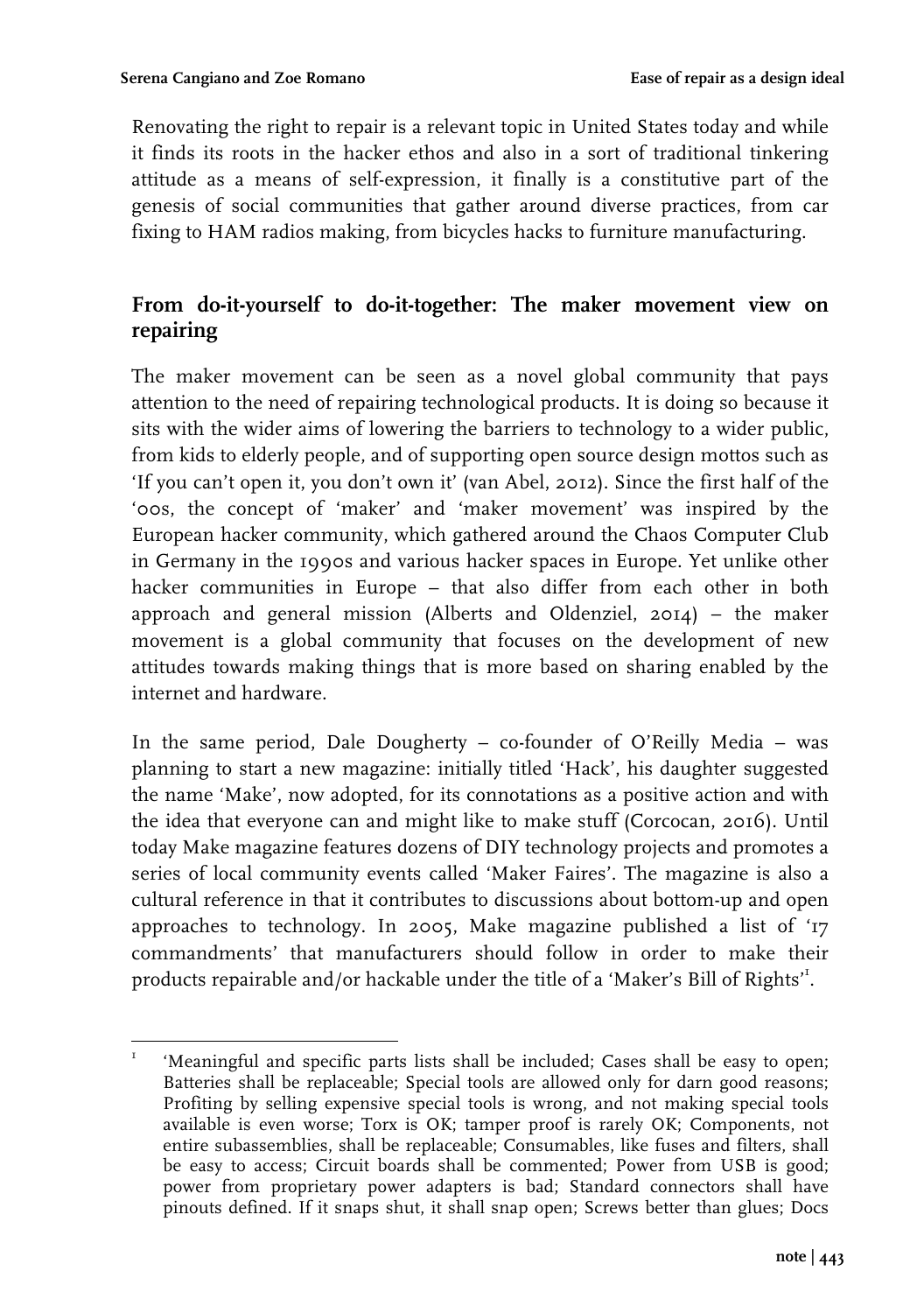This manifesto contains a series of wider issues which are discussed among grassroots communities as well as policy makers. First of all, the bill addresses the issue of the large amount of electronic waste created by the inability to repair broken electronics affordably. This issue is strictly related to the induced obsolescence which is becoming a fact more than a conspiracy concept (Agi.com, 2018): the case of Apple's declaration on the programmed slowdown of iPhone operative systems (Warren and Statt, 2017) shows how technology optimization creates a conflict between the usability and the durability of a device. In other terms, finding a balance between the performance of the operating system and the duration of an old battery allows a company to save money on the implementation of repairing services, on the replacing of parts, on the updates of the product's warranties, etc. On one side, companies such as Apple save money on the implementation or redesign of their services and they keep earning from the inevitable purchase of new devices and by offering replacement services at reduced costs (Morris, 2017). On the other, consumers can only choose to fix their devices via piracy, by buying replacement parts, joining the communities of DIY fixing and/ or accessing online tutorials and instructions.

Platforms such as iFixit respond to this consumer need. iFixit have supported the growth of the hardware and electronics repairing community by proposing 'do it yourself' strategies as a solution to the lack of repair-friendly business models, namely the ones offering free repair services or official networks of repair facilities. However, we cannot state that those new internet platforms necessarily provide a sustainable and long-lasting solution to the problem. The 'do-ityourself' approach proposed by those platforms emerges as more a pragmatic choice rather than a stable and conscious alternative: the DIY repair of electronic devices, in fact, generates the proliferation of unofficial repairing services feeding electronics manufacturing ecosystems that might not be certified as slavery-free or socially fair businesses.

For this reason, we suggest reflecting on how the DIY repair culture could be enhanced by the practices proposed by the maker movement and that by focusing on the processes of opening knowledges around technology, it could help facilitate a systemic change of technology production. We support this perspective particularly in light of the recent decisions of the US Copyright Office, who ruled that consumers and repair professionals have the right to legally hack the firmware of 'lawfully acquired' devices for the 'maintenance' and 'repair' of that device (Koebler, 2018). This new legal framework supports the

<u> Andrewski politika (za obrazu za obrazu za obrazu za obrazu za obrazu za obrazu za obrazu za obrazu za obrazu</u>

and drivers shall have permalinks and shall reside for all perpetuity at archive.org; Ease of repair shall be a design ideal, not an afterthought; Metric or standard, not both; Schematics shall be included.' (Makezine, 2006)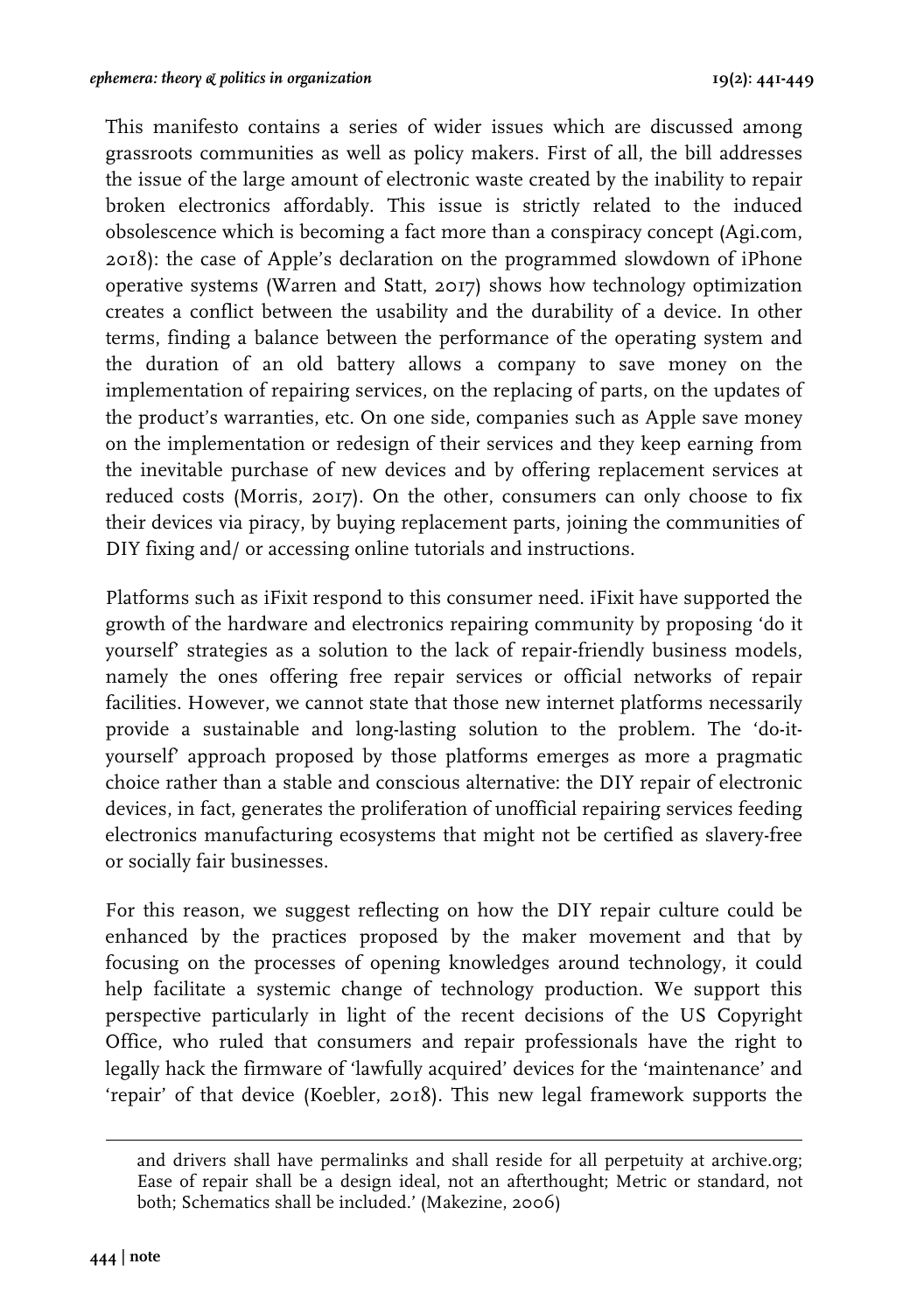hacking of many electronic devices (beyond tractors) and, as consequence, we highlight the need to look at novel models for repair culture that more closely align to those applied in the maker movement.

Maker companies, by which we mean companies that produce maker-friendly technologies and products such as Adafruit, Arduino, Sparkfun, Bare Conductive, opened the field of electronics by providing user-friendly platforms that help non-experts to retrieve and buy components to create their own projects. The practice of releasing open hardware products together with their assembly instructions and bill of materials (BOM) – the list of all components used to make the product – has become the pillar of any initiative addressing the needs of the maker community. The makers' answer to the problem of repairing technological products is turned into a practice of open-sourcing both the knowledge and resources that make every product reproducible and thus repairable.

This is the beneficial side-effect of a movement practice, which is simultaneously experiencing many internal contradictions not least the interference of big tech companies, or the interaction with 'startup' cultures. In both cases, we believe that when open source approaches are applied, those interferences favoured the diffusion of repair-friendly design requirements, such as modularity, open standards and 3D printing.

In particular, 3D printing represents a key technology for repairing. Individuals can use 3D printers to print replacement parts of devices as well as to improve the parts in such a way they are less likely to break in the future (Weinberg, 2010). Moreover, printing replacement parts does not infringe, in many cases, copyright law and gives life to old devices by repurposing them through the assembly and combination of new printed parts. The impact of 3D printing on repairing is always underestimated, particularly when compared with the discourse on 'innovation' in manufacturing and how makers are seen to be the key actors in a new industrial revolution (Anderson, 2014). Thanks to makers' commitment to the development of open source and low cost 3D printers, which in some cases can print up to 80% of their own components, makers rather become the actors of a new repairing age, relying on existing legal frameworks and shared practices, rather than the protagonists of a start-up culture that sees low cost 3D printing merely as a more accessible production technology to be marketed.

What we have learnt is that increasing the ease of which things can be repaired via 3D printing should be a possible as a choice within the design process and should constitute an ideal in every project. Nevertheless, we are aware that repair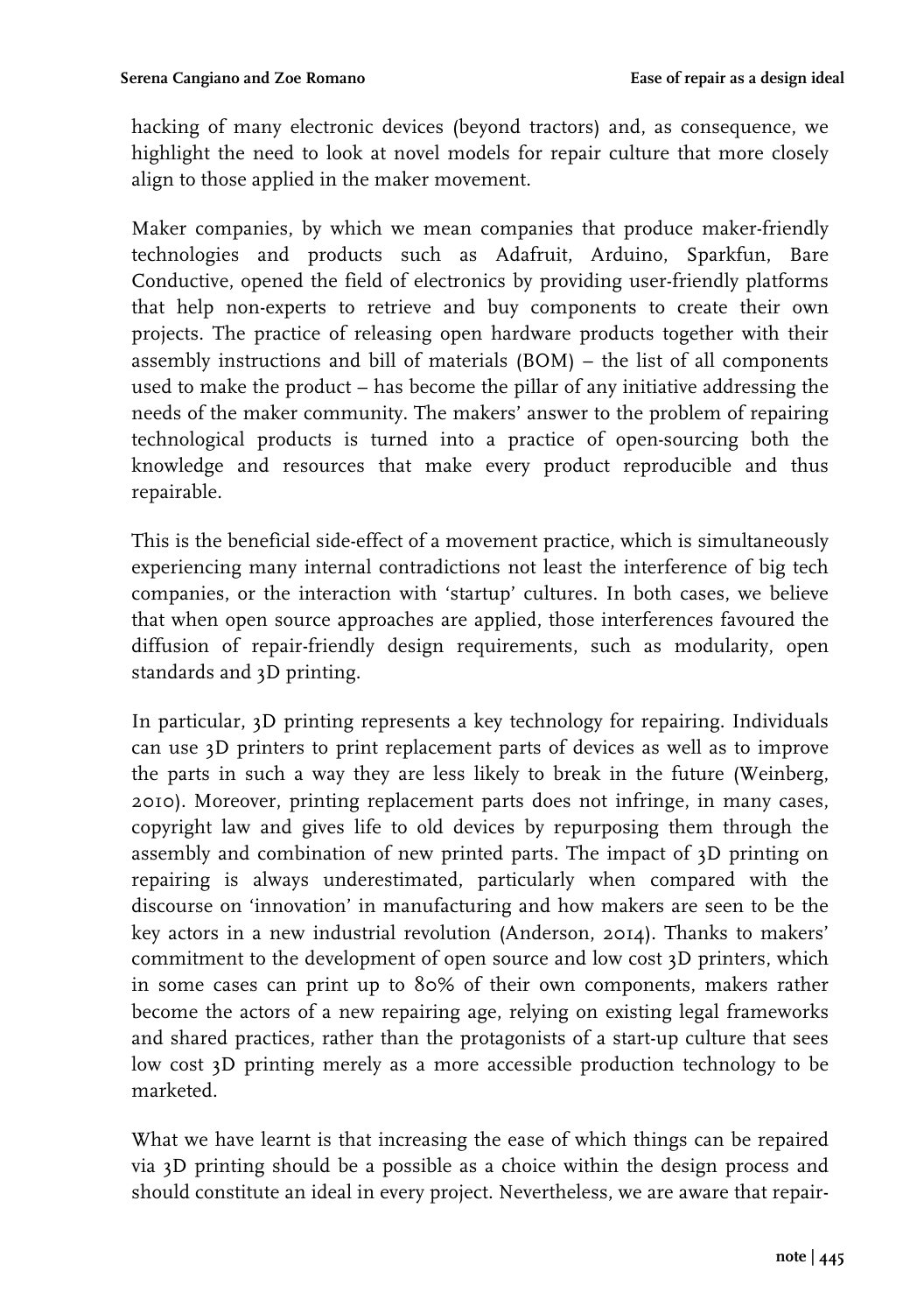friendly design and business models are not easily implemented, even if 3D printers are becoming increasingly accessible. We are also aware that 3D printing technologies, as a means of production and manufacture of products, are not always open source<sup>2</sup> and here lies one of the main controversies around  $3D$ printing. We do not have space to address this specific debate here and rather turn our attention to open source approaches in design.

#### **Open design approaches**

Open design adopts licences that enable everyone to modify, build upon and appropriate a technology or a project freely (Open Design + Hardware Working Group of the Open Knowledge Foundation, 2016). When a designer or company engages with an open design approach, it means that the design blueprints are: published in an online repository; licensed under open-access terms; distributed digitally in a specific file format together with fabrication and assembly instructions. As Michel Avital explained, Open design allows the transition from 'Push models' to 'Pull models', whereas the former points to companies that push their products to customers, the latter rather create a connection with the customer in such a way that s/he demands the products and reciprocally supports the company (Avital, 2011). According to this model, products become more comparable to service platforms where repair practices and the engagement of a products users are embedded in the design (van Abel, 2012). Open design is directed toward consumers and local producers who can engage in fabrication processes that are seen as alternative to the ones of the conventional manufacturing and distribution channels (Dexter and Jackson, 2012). These processes allow making products that cannot be produced or distributed otherwise because they respond to the needs of a small group of people. In the health and care sector, for example, open design combined with digital fabrication has empowered makers and designers to release customizable and highly fixable solutions for small groups of users. One example of this type of work is 'Too Wheels', a low-cost and adaptable, DIY alternative to more expensive, ready-made sports wheelchairs. Anyone can download the blueprint of the open source wheelchair design; they can adjust that design based on unique measurements, and build the finished product from cheaper and easily available materials such as plywood, metal tubing, and bicycle wheels. The cost of the kit is  $\epsilon$ 200 for a product whose performance is comparable to a  $\epsilon$ 2,000 sport wheelchair. Too Wheels' design embeds the capability of being manufactured at

 2 RepRap and Prusa Research are successful case studies of open source solutions in the 3D printer industries, but they are competing with many other non-open source solutions.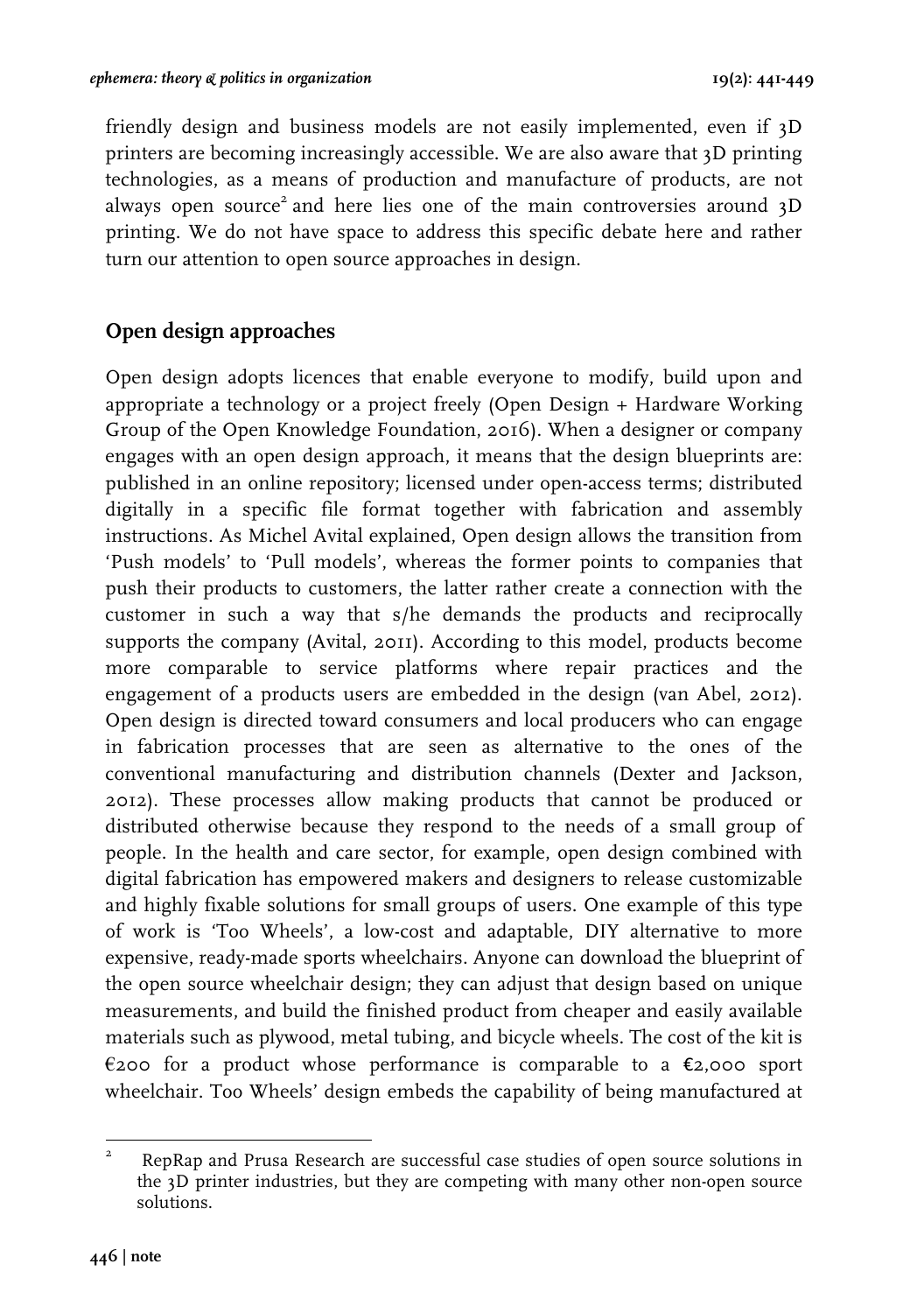local fabrication site, which in turn can also become a place to fix and repair it after purchase (Cangiano and Romano, 2016).

In the last fifteen years, on one side, people have been losing the right to repair their own things, on the other, thanks to the internet, they have been accessing and creating the necessary knowledge and documentation to lower the barriers, not only to repair, but to the realization of their own devices from scratch. This became possible thanks to the rise of an ecosystem of initiatives and companies such as Arduino and RepRap 3D printers, able to scale by applying open design and open hardware models as well as by using digital platforms for the ondemand distribution of small batches of customized goods. This ecosystem encourages the development of practices and the rise of new professional designers. It also represents, in our opinion, the key elements of convenient, replicable models to support the growth of the repair culture: the professional use of open licenses and the release of the documentation materials are at the core of innovative business models which entitle people to experience a world in which repairing is no longer a critical choice nor a pirate action, but a *common* use by people who buy and own a product.

#### **references**

- Agi.com (2018) 'L'Antitrust italiana multa Apple e Samsung per obsolescenza programmata. Di cosa si tratta'. [https://www.agi.it/economia/ antitrust\_obsolescenza\_programmata\_apple\_samsung-4525578/news/2018- 10-24/]
- Alberts, G. and R. Oldenziel (eds.) (2014) *Hacking Europe: From computer cultures to demoscenes*, London: Springer-Verlag.
- Anderson, C. (2014) *Makers: The new industrial revoloution.* New York: Crown Business.
- Avital, M. (2011) 'The generative bedrock of open design', in B. Van Abel, L. Evers, R. Klaasson and P. Troxler (eds.) *Open design now: Why design cannot remain exclusive*. Amsterdam: BIS Publishers.
- Cangiano, S. and Z. Romano (2017) 'Digital social innovation toolkit', Nesta, Waag Society and SUPSI for the European Union's funded project 'DSI4EU'. [https://dsi4eu.github.io/toolkit/assets/downloads/DSIToolkit-complete.pdf]
- Corcocan, B. (2016) 'Harnessing the maker spirit: Dale Dougherty's new book, "Free to make"'. [https://www.edsurge.com/news/2016-11-01-harnessing-themaker-spirit-dale-dougherty-s-new-book-free-to-make]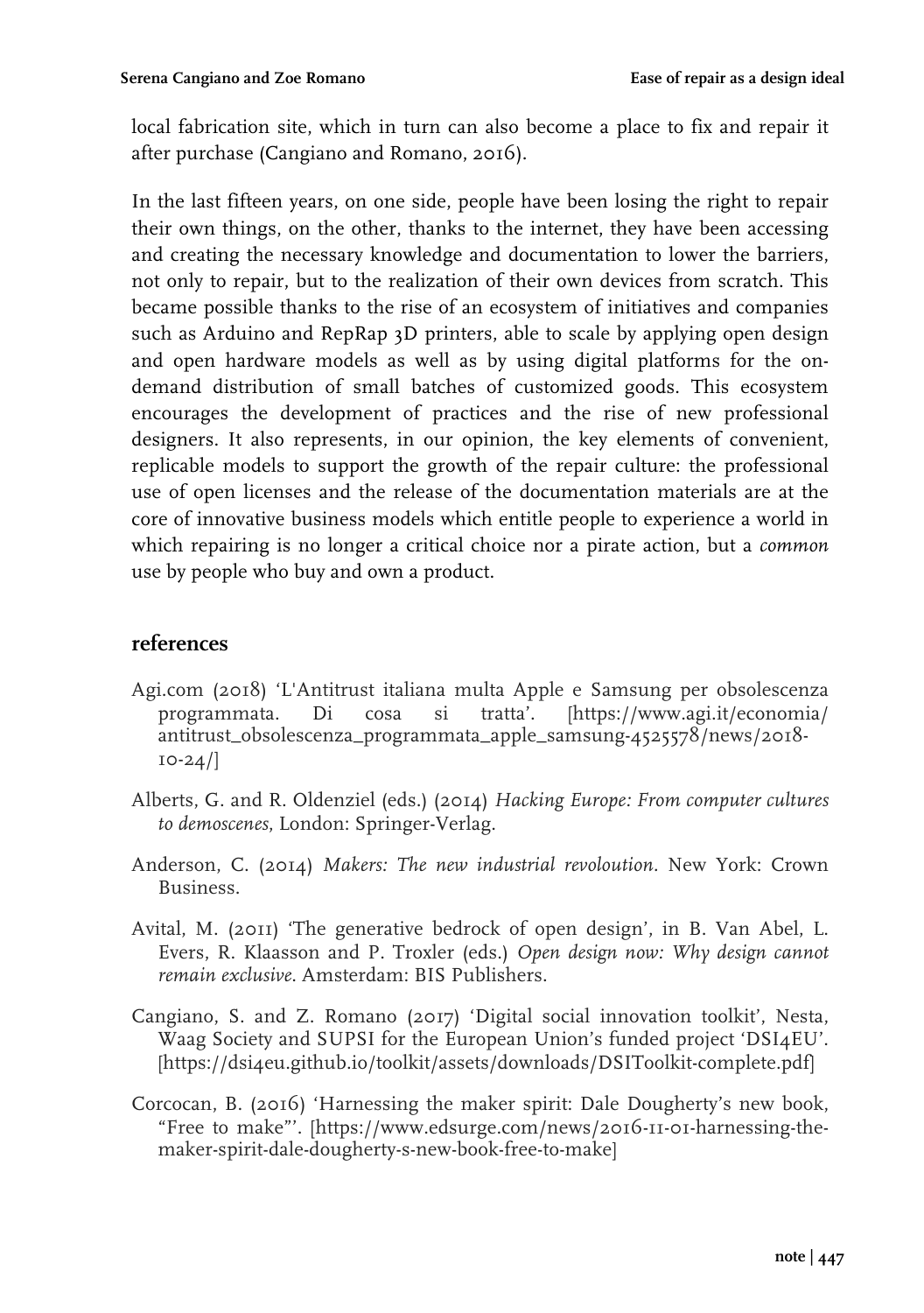- Dexter, M. and C. Jackson (2012) 'Making space: The future places, tools and technologies for open design', paper presented at the 8th Conference of the International Committee for Design History & Design Studies, Sao Paulo, Brazil, September 4-6. [www.proceedings.blucher.com.br/article-details /making-space-the-future-places-tools-and-technologies-for-open-design-8610].
- Koebler, J. (2018) 'In groundbreaking decision, Feds say hacking DRM to fix your electronics is legal', *Motherboard Vice*. [https://motherboard.vice.com /en\_us/article/xw9bwd/1201-exemptions-right-to-repair]
- Levy, S. (1984) *Hackers: Heroes of the computer revolution*. New York: Anchor Press.
- Lomas, N. (2017) 'Fairphone ends support for first repairable-by-design smartphone'. [https://techcrunch.com/2017/07/24/fairphone-ends-supportfor-first-repairable-by-design-smartphone/].
- Makezine.com (2006) 'The maker's bill of right'. [https://makezine.com/ 2006/12/01/the-makers-bill-of-rights/]
- Maxigas, P. (2012), 'Hacklabs and hackerspaces tracing two genealogies', *Journal of Peer Production*, 2. [http://peerproduction.net/issues/issue-2/peerreviewed-papers/hacklabs-and-hackerspaces]
- Open Design + Hardware (OD+H) Working Group of the Open Knowledge Foundation (2016) 'Open design definition'. [https://github.com/Open Design-WorkingGroup/Open-Design-Definition/blob/master/open.design\_ definition/open.design.definition.md].
- Morris, I. (2017) 'Apple responds to iPhone slowdown complaints and offers solutions', *Forbes*. [https://www.forbes.com/sites/ianmorris/2017/12/28/ apple-responds-to-iphone-slowdown-complaints-and-offerssolutions/#5d7c3f3e79ee]
- Naugthon, J. (2018) 'Why American farmers are hacking their own tractors', *The Guardian*, 26 March. [https://www.theguardian.com/commentisfree/2017/ mar/26/why- american-farmers-hacking-own-tractors]
- Noonan, A. (2017) 'Massachusetts considers digital right to repair'. [https://clinic.cyber.harvard.edu/2017/10/12/massachusetts-considers-digitalright-to-repair/]
- US Copyright Office (1998) 'The Digital Millennium Copyright Act of 1998 U.S. Copyright Office Summary'. [https://www.copyright.gov/legislation/dmca. pdf]
- Van Abel, B., L. Evers, R. Klaasson and P. Troxler (eds.) (2011) *Open design now: Why design cannot remain exclusive*. Amsterdam: BIS Publishers.